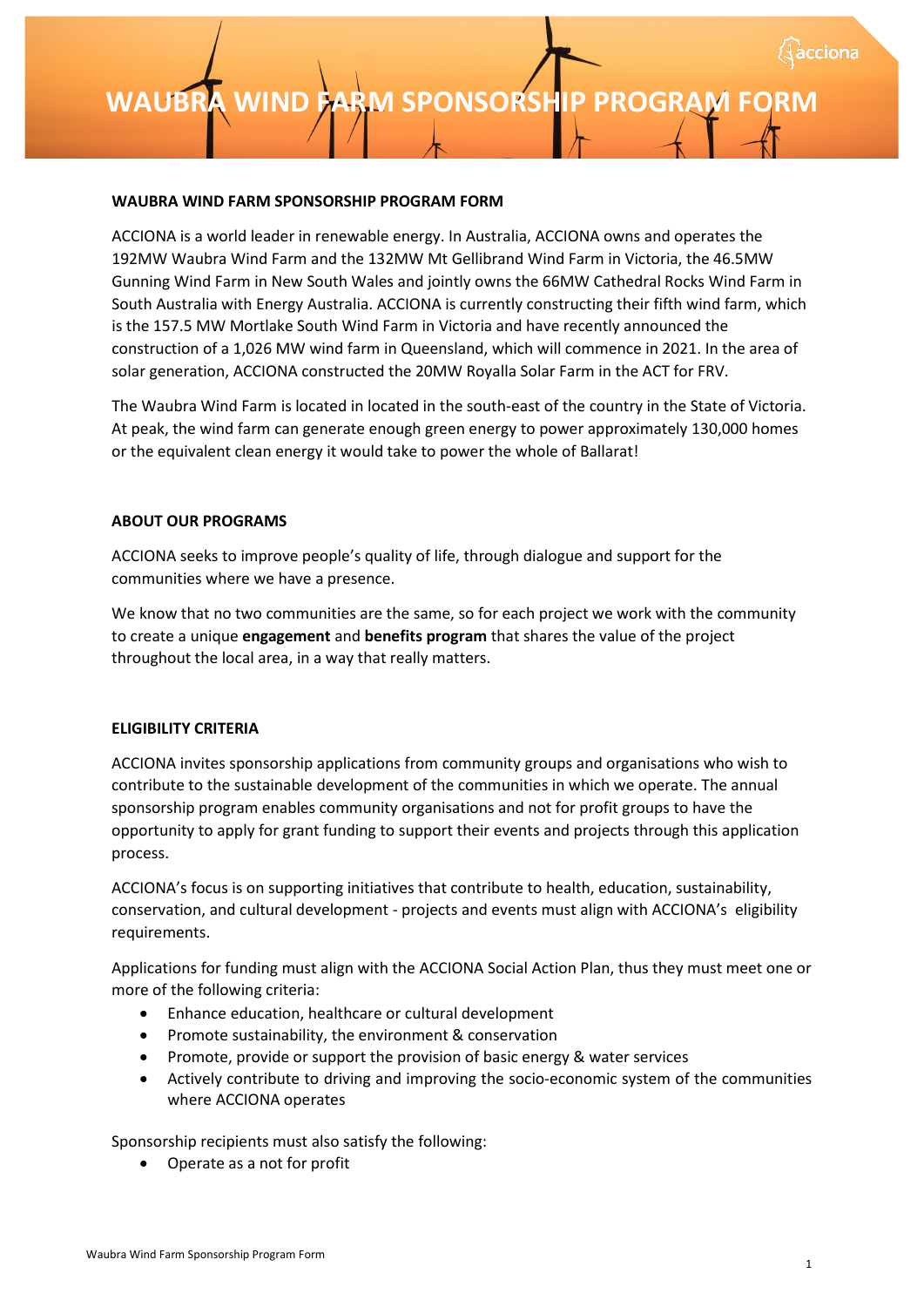• Have a direct link with the communities in which we have wind / solar farm interests

ACCIONA will not fund third-party fund-raising activities; events that are illegal in nature; payment of existing debts; or activities and events whereby a solitary individual derives benefit.

# **SELECTION AND EVALUATION**

Information about our selection and evaluation process can be found on our website via the link [below: https://www.acciona.com.au/our-purpose/sustainability/social-development/sponsorship](https://www.acciona.com.au/our-purpose/sustainability/social-development/sponsorship-program/)program/

# **TIMING**

**Applications for funding closes on Friday 26th March 2021.**

**Successful sponsorship applicants will be notified in April 2021.**

# **PAYMENT TERMS**

Information about our payment terms can be found on our website via the link below: <https://www.acciona.com.au/our-purpose/sustainability/social-development/sponsorship-program/>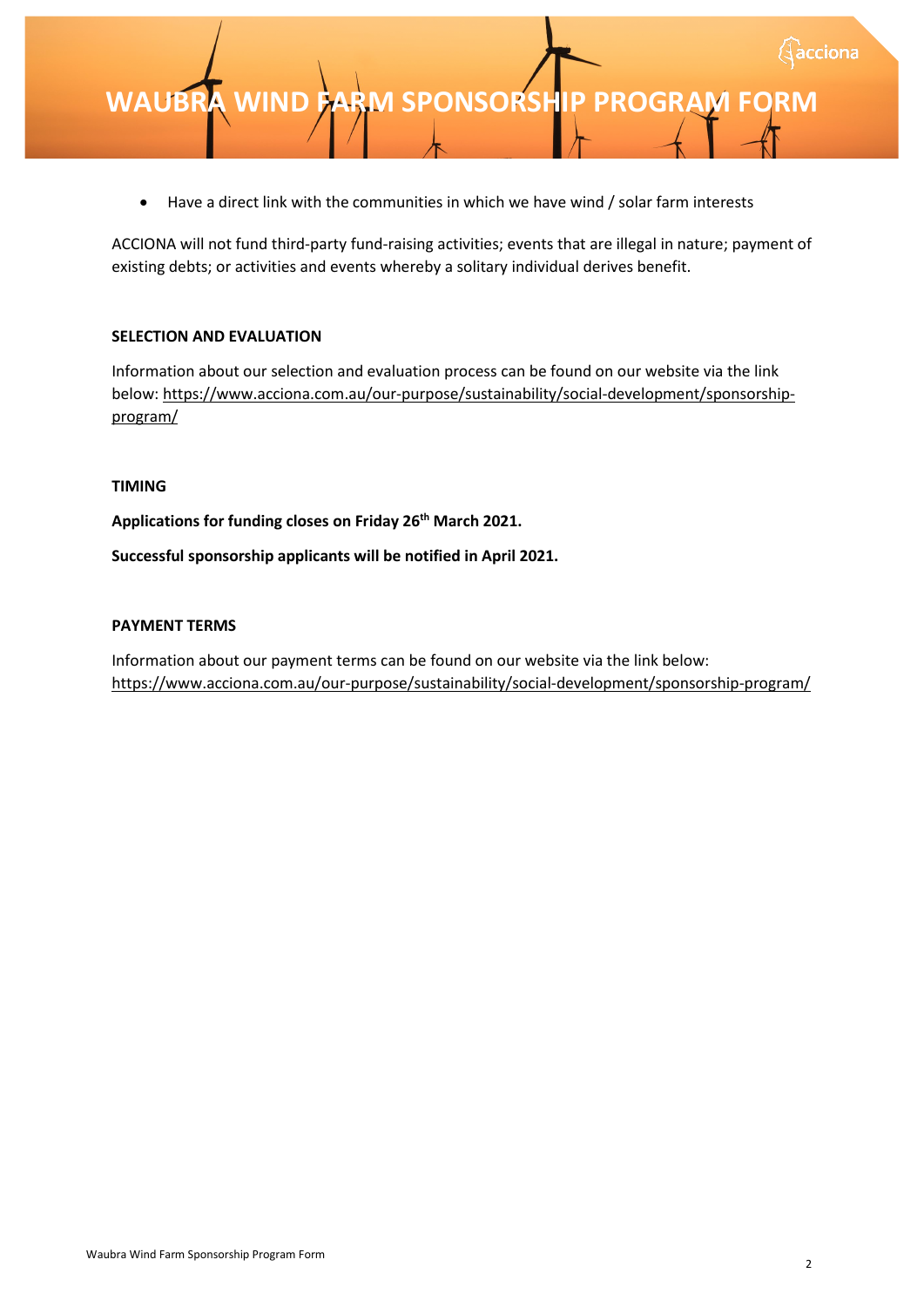**WAUBRA WIND FARM SPONSORSHIP PROGRAM FORM** 

#### **WAUBRA WIND FARM SPONSORSHIP PROGRAM FORM**

#### **APPLICATION FORM**

| <b>Organisation Name</b>  | <b>Australian Business</b><br>Name (ABN) |  |
|---------------------------|------------------------------------------|--|
| Organisation details,     |                                          |  |
| please nominate           |                                          |  |
| charitable trust, not for |                                          |  |
| profit, registered        |                                          |  |
| charity, incorporated     |                                          |  |
| society:                  |                                          |  |

# **1. Sponsorship applicant details**

| Name of Person<br>Responsible for the project<br>or event to be sponsored | Street<br>Address |  |
|---------------------------------------------------------------------------|-------------------|--|
| Phone (Business)                                                          | Mobile            |  |
| <b>Email Address</b>                                                      |                   |  |
| Postal Address (if different<br>to above address)                         |                   |  |

# **2. Sponsorship project details**

| Project / Event Name                                           |  |
|----------------------------------------------------------------|--|
|                                                                |  |
| Date for completion of the<br>project or event                 |  |
|                                                                |  |
| Brief description and<br>background to the project or<br>event |  |
|                                                                |  |
| What are the goals and values<br>of your organisation?         |  |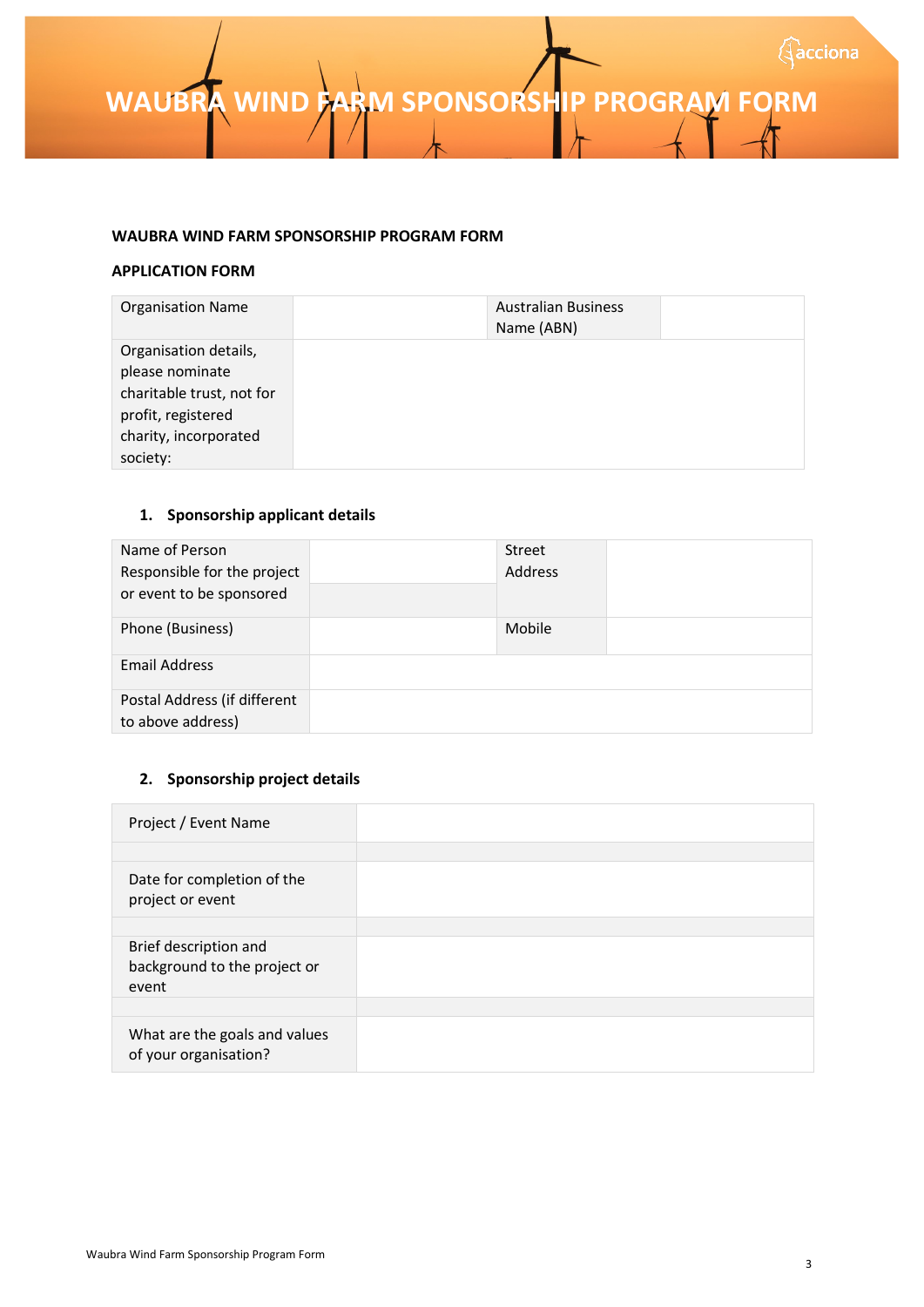**EXAMPLE ARM SPONSORSHIP PROGRAM FORM** 

| Describe how your project or<br>event meets the key selection<br>criteria, i.e. promotes<br>sustainability; the<br>environment; conservation;<br>education; health; or culture |  |
|--------------------------------------------------------------------------------------------------------------------------------------------------------------------------------|--|
|                                                                                                                                                                                |  |
| Describe how the community<br>will be involved and benefit<br>from this project or event                                                                                       |  |
|                                                                                                                                                                                |  |
| How will the project or event<br>be promoted?                                                                                                                                  |  |
|                                                                                                                                                                                |  |
|                                                                                                                                                                                |  |
| What are the promotion and<br>marketing benefits for<br>ACCIONA of this project or<br>event?                                                                                   |  |
|                                                                                                                                                                                |  |
| What is the timeline for this<br>project or event?                                                                                                                             |  |
|                                                                                                                                                                                |  |
| What are the planned<br>outcomes of this project or<br>event?                                                                                                                  |  |
|                                                                                                                                                                                |  |

#### **3. Funding details**

| What is the total level of financial<br>support required?                                                                                                                                                                                                                |  |
|--------------------------------------------------------------------------------------------------------------------------------------------------------------------------------------------------------------------------------------------------------------------------|--|
| How much financial support are you<br>seeking from ACCIONA?<br>Have you applied for funding from<br>other sources? Please include details<br>of other funding sources (if<br>applicable) e.g. Government grants,<br>sponsorship from other 'for-profit'<br>organisations |  |
| If there are other organisations<br>involved in this project, please list<br>these other organisations:                                                                                                                                                                  |  |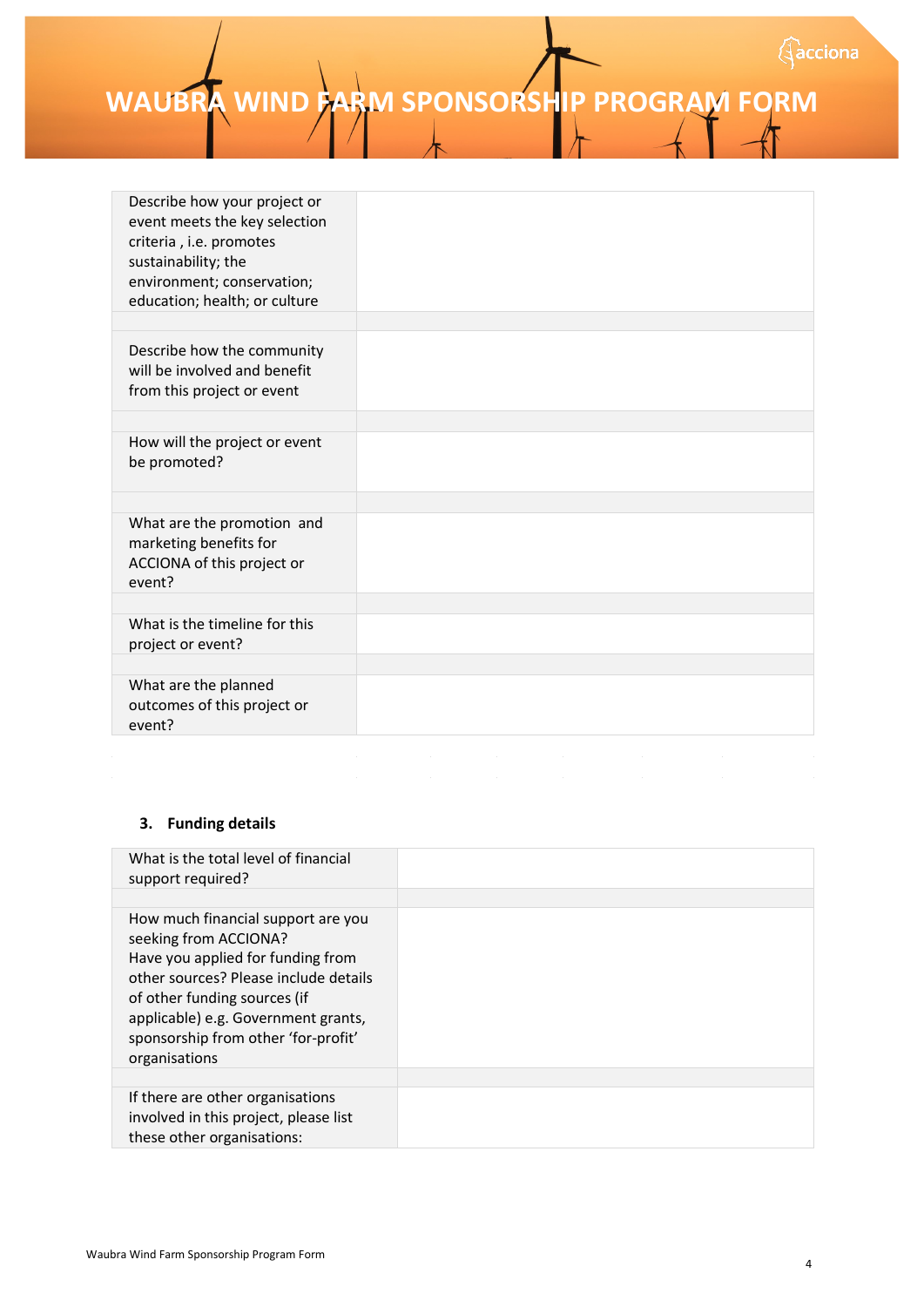**WAUBRA WIND FARM SPONSORSHIP PROGRAM FO** 

Have you conducted your own funding activities, to raise money for this project? If so, please supply details.

# **4. Further information**

| Have you applied for sponsorship with<br>ACCIONA previously? If so, please supply |  |
|-----------------------------------------------------------------------------------|--|
| details.                                                                          |  |

Please return this application form and written statement to: ACCIONA Community Relations Coordinator

| Email:        | Waubra Wind Farm - waubra@acciona.com          |
|---------------|------------------------------------------------|
| Mail: ACCIONA | Attn: Community and Stakeholder Relations Team |
|               | Level 38, 360 Elizabeth Street                 |
|               | Melbourne VIC 3000                             |

For further information contact us on 1800 283 550 or visit us a[t www.acciona.com.au](http://www.acciona.com.au/)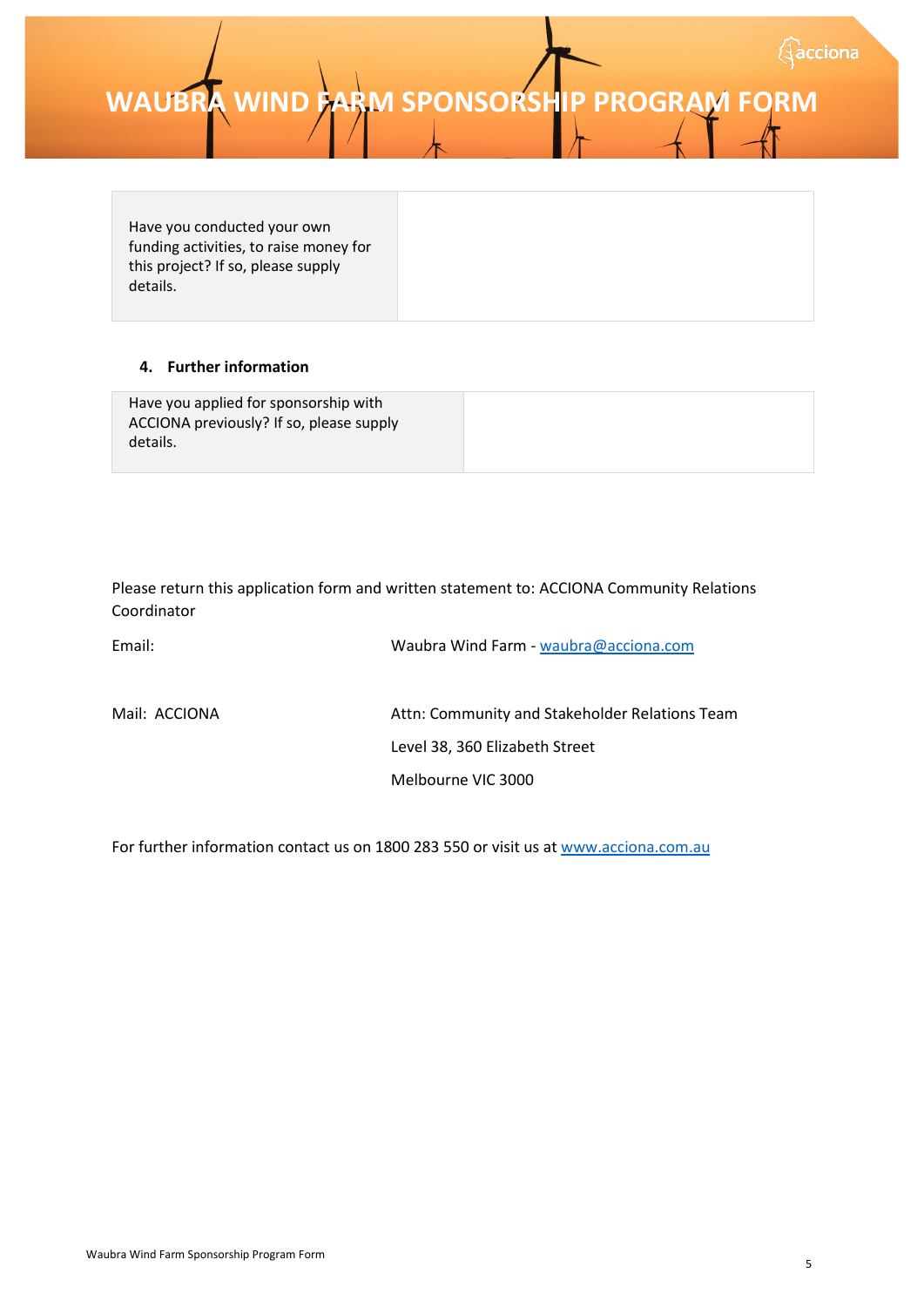**[INSERT PROJECT NAME] S WAUBRA WIND FARM SPONSOR PONSORSHIP SHIP PROGRAM FORM PROGRAM FORM**

#### **ACCIONA Terms and Conditions**

The following terms and conditions apply to all ACCIONA sponsorship applications:

- ACCIONA reserves the right to select:
- successful sponsorship applicants;
- the amount of the sponsorship allocation;
- the method of payment; and

the timing of payment to successful sponsorship applicants in its sole and absolute discretion.

- The decision to allocate sponsorship to successful applicants is final and ACCIONA is not required to provide reasons to unsuccessful sponsorship applicants.
- The sponsorship allocation must only be used and applied solely for the purpose of the project stated in the application. ACCIONA reserves the right to withdraw and request repayment of the sponsorship allocation if the money is not used for the purpose outlined in the application.
- ACCIONA must be advised if the project is no longer proceeding or cannot be completed within the agreed time frames.
- Expenditure of the sponsorship allocation must be completed within six months of receiving payment, unless otherwise agreed with ACCIONA.
- In the case of an application being received for an annual event, a new sponsorship request will need to be lodged each year. Sponsorship requests do not roll over, and the application process resets each year.
- An acquittal form must be submitted to ACCIONA within 60 days after completion of the project. Failure to supply the acquittal form will disqualify the organisation from receiving future funding from ACCIONA.
- Applicants agree to ACCIONA's payment terms, which can be found at [https://www.acciona.com.au/our-purpose/sustainability/social-development/sponsorship](https://www.acciona.com.au/our-purpose/sustainability/social-development/sponsorship-program/)program/ and reserves the right to update these terms at their discretion.
- Successful applicants of the sponsorship program will be required to complete a copy of ACCIONA's Receiving Entity form (F02\_NCCUMP01) prior to receiving any payment. This will be made available once applicants have been advised of their successful application.
- Any unspent sponsorship allocation must be returned to ACCIONA.
- Should the actual total project cost exceed the sponsorship allocation, ACCIONA will not be responsible or obliged to pay any monies in addition to the sponsorship allocation.